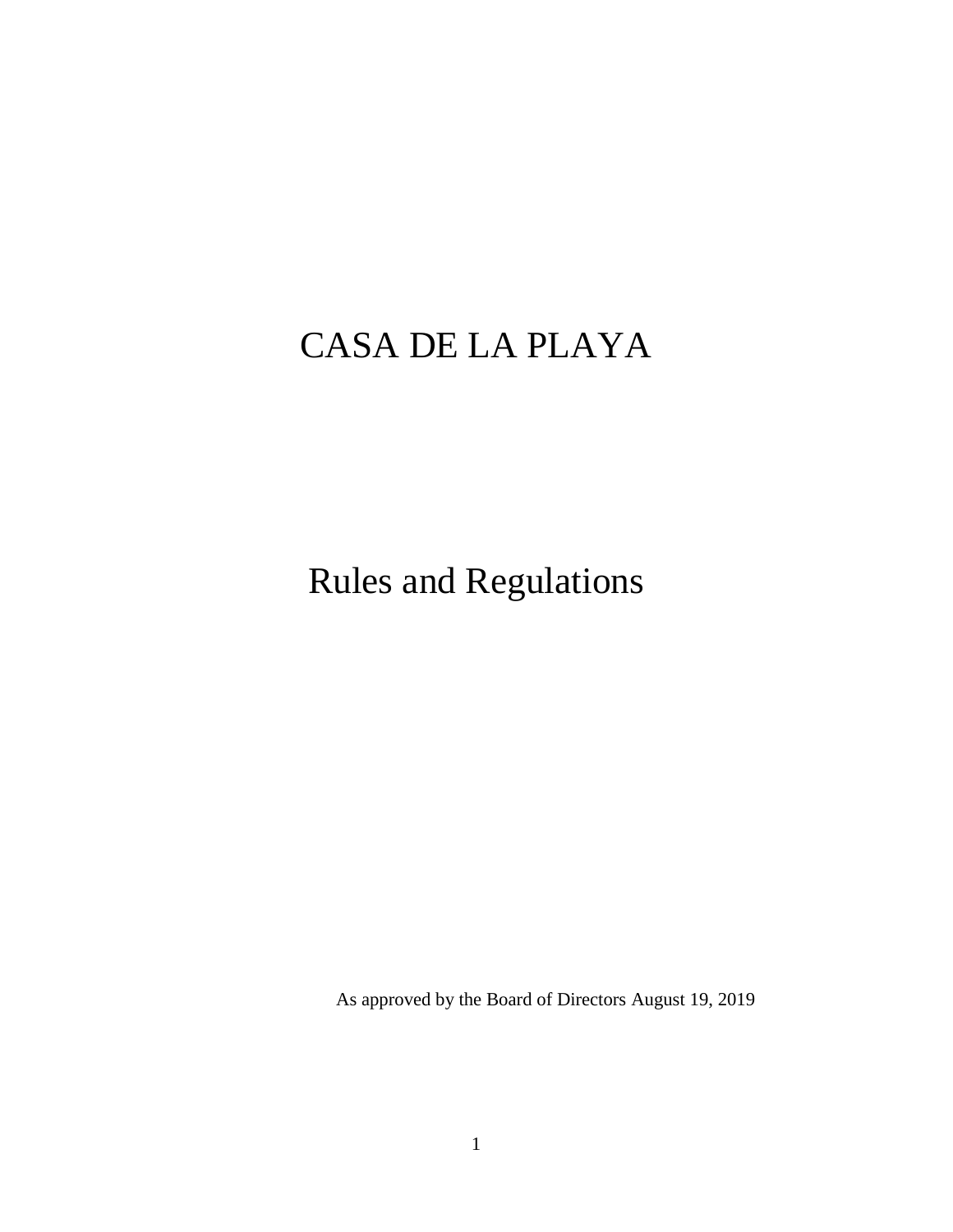#### **RULES AND REGULATIONS OF CASA DE LA PLAY RESORT SHARES**

The following Rules and Regulations have been established for the benefit of all Resort Share Owners. These Rules and Regulations are subordinate to the Declaration of Resort Share, Casa de la Playa (the "Declaration") however, they do not change the obligations of an Owner under the Declaration or the Governing Instruments. The Rules and Regulations may be amended from time to time by the Board of Directors and, in the event there is a conflict between the Declaration and the Rules and Regulations, the Declaration shall control.

#### **DEFINITIONS**

The terms used in these Rules and Regulations, which are defined terms in Declaration shall have the same meanings set forth in the Declaration. To assist you in the reading these Rules and Regulations, some of the definitions contained in the Declaration are repeated or paraphrased below. Several definitions not contained in the Declaration are also included.

- 1. **"Association"** means the Casa de la Playa Resort Share Owners Association whose members are Resort Share Owners.
- 2. **" Holiday Weekend"** means any three or four day period which includes Saturday and Sunday which is recognized nationally or statewide as a holiday weekend, including but not limited to the following weekends: New Year's, Presidents Day, Memorial Day, Labor Day, Veteran's Day, Thanksgiving and Christmas.
- 3. **"Permitted User"** mean any person whom you permit to occupy a Resort Share Unit during your Use Period.
- 4. **"Season"** means either of the following two seasons designated in the Declaration:
	- **(a) " Prime Season"** means the 17-week period commencing at Check-In-Time on the Friday immediately proceeding the last Monday in May of each Resort Share Year and ending at Check-Out-time on the Friday in September of each Resort Share Year which is 17 weeks after the commencement of Prime Season.
	- **(b) "High Season"** means the time period consisting of (i) the time period commencing at Check-In-time on the first Friday of each Resort Share Year and ending at Check-Out-Time on the Friday immediately proceeding the last Monday in May and each Resort Share Year and (ii) the time period commencing at Check-In-Time on the Friday in September which ends in the Prime Season for such Resort Share Year.
- 5. **"Owner's Unit Type"** means the type of Resort Share Unit designated in your Original Deed, which type of Resort Share Unit you may reserve for use during your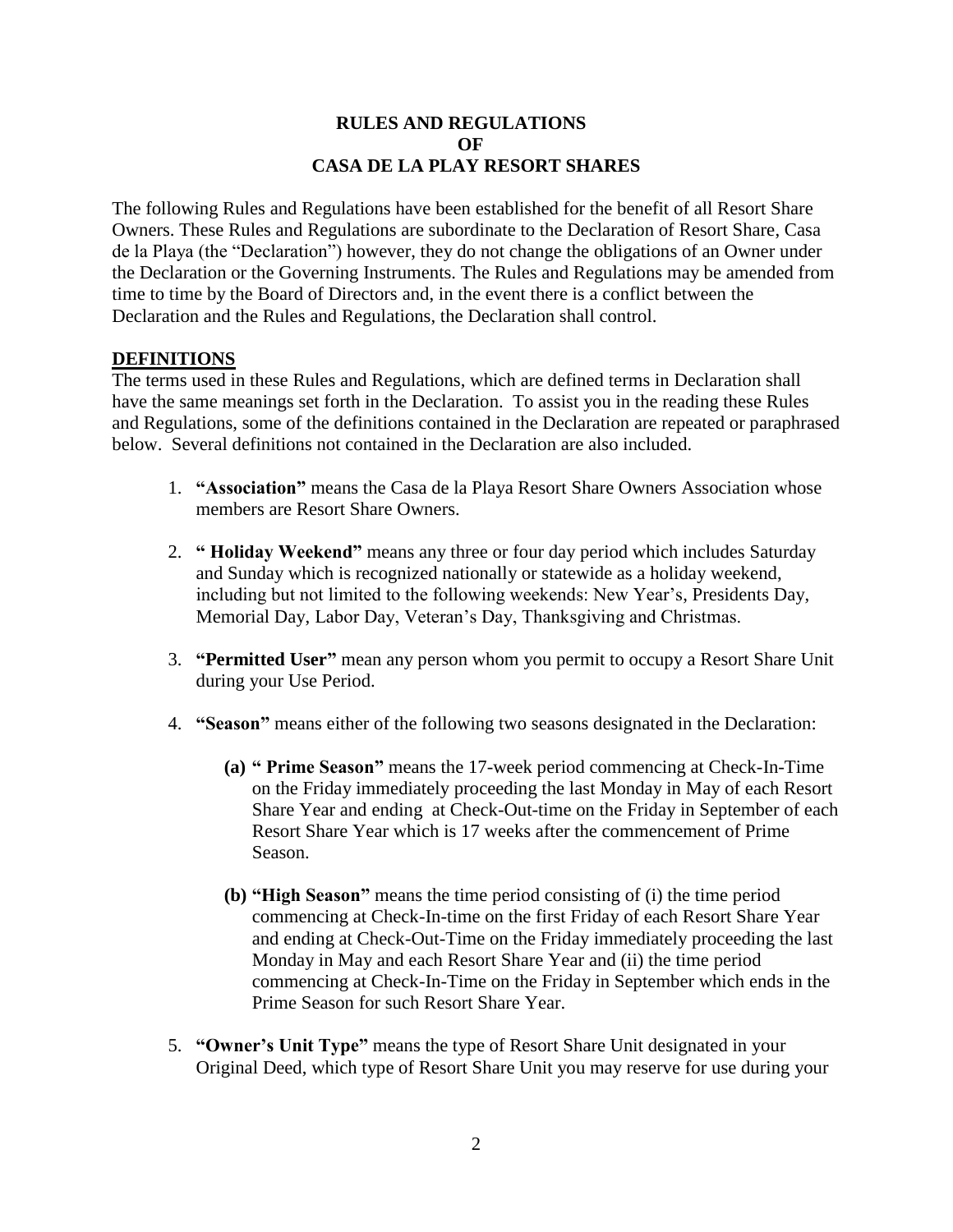Season if you follow the reservation procedures set forth under General Reservations Procedures.

- 6. **"Use Periods"** means the time period reserved by you for use pursuant to these Rules and Regulations.
- 7. **"Resort Share Year"** means the one-year period commencing at Check-In-Time on the first Friday in January and ending at Check-Out-Time on the first Friday in January of the following year.

## **AMENDMENT**

The Association, through its Board, may amend these Rules and Regulations from time to time, at its discretion.

## **VIOLATIONS**

Your Failure to abide by these Rules and Regulations or the terms and conditions contained in the Declaration may result in suspension of your rights and privileges as a Resort Share Owner, including non-acceptance of future reservation request.

#### **RESERVATIONS**

Making reservations for your **Casa de la Playa** vacation is just like making reservations at any fine resort. A reservation request may be made as follow:

- **(1) Phone (858-459-3446)**
- **(2) FAX (858-459-2060)**
- **(3) Written request sent to:**

**Casa de la Playa 321 Coast Boulevard La Jolla, California 92037 Attn: Reservation Department**

**(4) In person at the Reservation Office (5) E-Mail/FAX**

Please provide the following information:

- **(1)** Your name, address and location where you can be reached by phone.
- **(2)** Your Owner's Unit type and Season.
- **(3)** Request arrival date and anticipated departure date.
- **(4)** Indicate the number of adults and children who will be occupying the unit during your requested Use Period **(4 PERSON MAXIMUM PER UNIT).**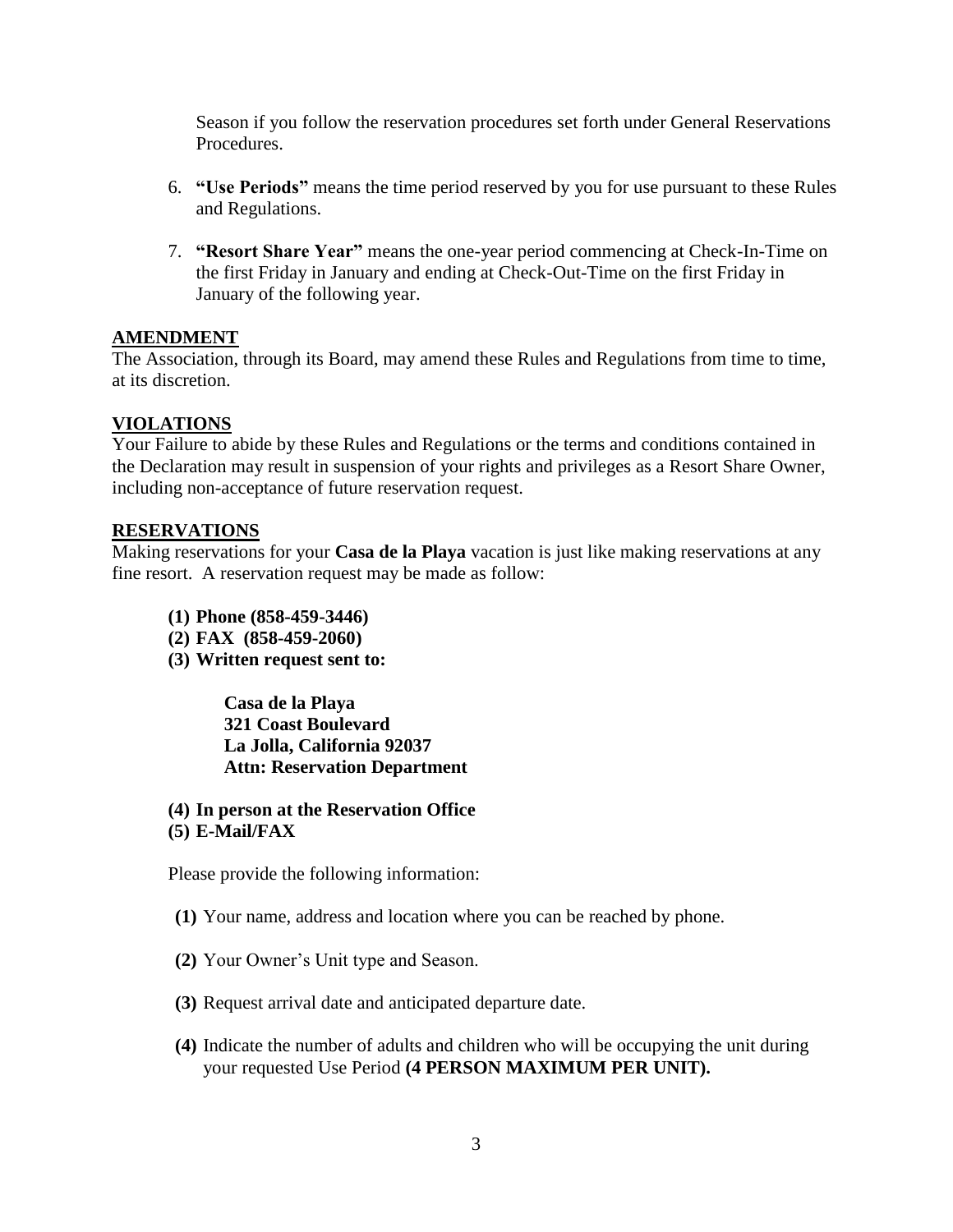**(5)** Be sure to record the dates of your reservation request for your own records.

# **General Reservation Procedures**

**(1)** A reservation for a Use Period may be requested from the Association based on the same unit type (studio or one-bedroom) and same season (Prime or High). If you own more than one (1) Resort Share, you may request consecutive Use Periods as long as the weeks are the same unit type (studio and one-bedroom) and same season (Prime or High). Every effort will be made to accommodate such requests, however there are no guarantees.

**(2)** Your reservation shall be confirmed by the Association before it is valid. Confirmation of reservation requests will be made in writing, by fax or by e-mail. Reservations confirmed less than seven (7) days prior to the commencement date of the Use Period to be reserved may be confirmed by telephone. (Be sure to record the date and the name of the individual who confirmed such reservation for the Association.)

**(3)** There will be no accrual or carry-over of unused time if any of your seven (7) nights is not used in any Resort Share Year. Unused reservations will be charged against your Use Period.

**(4)** No reservation request or confirmation shall be confirmed by the Association if Resort Share Owner is delinquent in the payment of Assessments, fines, late fees as of January 31, April 30, July 31 and October 31. The Resort Share Owner who is delinquent in payment of Assessments, fines, late fees as of January 31, April 30, July 31 and October 31 will lose his/her reservation for the current year. Upon payment of the past due amounts, the owner may make reservations for the current year, if a week of use is available, and for the following year.

**(5)** You may cancel your reserved Use Period without penalty, by giving notice at least seven days prior to Check-In-Time on the first day of the Use Period so reserved; however, if you cancel your reservation, the Association may not be able to confirm another reservation in the same Resort Share Year. If you cancel a reservation less than seven (7) days prior to the Check-In-Time on the first day of the Use Period so reserved, you will be considered to have used the entire Use Period for which the reservation was made. If you "no show" on the first day of your Use Period without notifying the Association, you shall be deemed to have used the entire Use Period reserved by you.

**(6)** A Lottery Draw shall be conducted on the "First Day to Reserve" as indicated on the current Reservation Guide for confirmation of unit assignments.

**(7)** ONLY reservation requests submitted in writing on the Standard Reservation Request Form shall be eligible for the Lottery Draw. E Mail request shall scan or recreate the Standard Reservation Request Form in order to participate in the Lottery Draw.

**(8)** Standard Reservation Request Forms shall be received in the Casa de la Playa Office by 4:00 PM, PST on the day prior to "First Day to Reserve" on the current Reservation Guide. Submitting the Request Forms earlier than 4:00PM on the day prior to "First Day to Reserve" does not constitute a preference.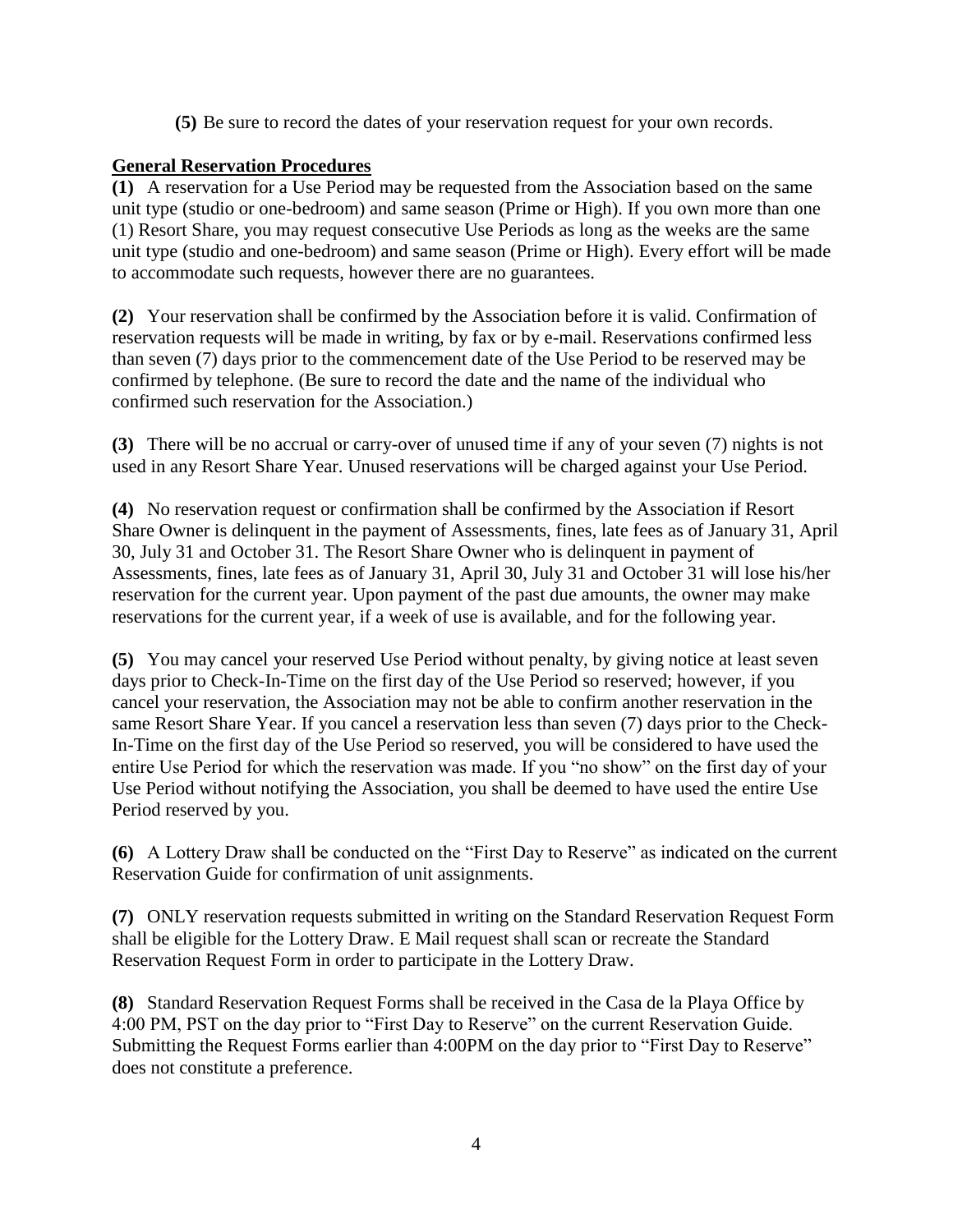**(9)** Reservation Request Forms may be submitted **ANYTIME** after the current Reservation Guide has been received by the owners each year.

**(10)** Reservation Request Forms shall be complete and legible.

**(11)** Multiple week owners may request continuous weeks of use on one Reservation Request Form as long as they are the same unit type (ie: Studio or One-bedroom) and same season (ie: Prime Season or High Season).

**(12)** Multiple week owners shall submit a separate Reservation Request Form when requesting reservations for non continuous weeks during the "use year." Multiple week owners may request consecutive Use Periods. If the multiple consecutive weeks exceed four weeks only four (4) weeks shall be assigned in the same unit. For example if a multiple week owner is requesting nine (9) weeks for the same unit type and same season, the first four (4) weeks will be assigned to a unit, the second four (4) weeks will be assigned to a unit different than that for the first four (4) weeks and the ninth week will be assigned to a unit different than the first and second four (4) weeks.

**(13)** The Lottery Draw shall be conducted by Staff from the Mail, E Mail, Fax, or other means of written communication requests ONLY and units shall be assigned prior to accepting phone requests or personal appearances on the **"First Day to Reserve"** as indicated on the current Reservation Guide.

**(14)** Should a Reservation Request not be drawn for the first choice indicated, the second choice shall be assigned and so on.

**(15)** In the unlikely event a Reservation Request is not drawn for any of the choices indicated, it may:

- a) Be moved to the next available use week;
- b) Be moved as directed by the owner through a telephone call;
- c) Be returned to the owner for a new and revised Reservation Request Form.

**(16)** Lottery Draw will be in two phases, first phase is for the choice of week and second phase is for the unit assignment. Every effort will be made to honor preferences on units; however, management reserves the right to assign units of the same ownership category based on the Lottery Draw. Flexibility on unit choices by the owner enhances the opportunity for a successful draw.

**(17)** Confirmation will be e-mailed or sent via USPS mail immediately after the Lottery Draw and if the owner does not receive a confirmation within seven (7) days, it is likely their reservation request was not drawn

**(18)** Owners may call the Casa Office to verify drawing results after 1:00 PM, PST on the **"First Day to Reserve"** as indicated on the Reservation Guide.

**(19)** Requests for existing availability of units already subject to the Lottery Draw should be handled with the Casa Office by phone or personal appearance.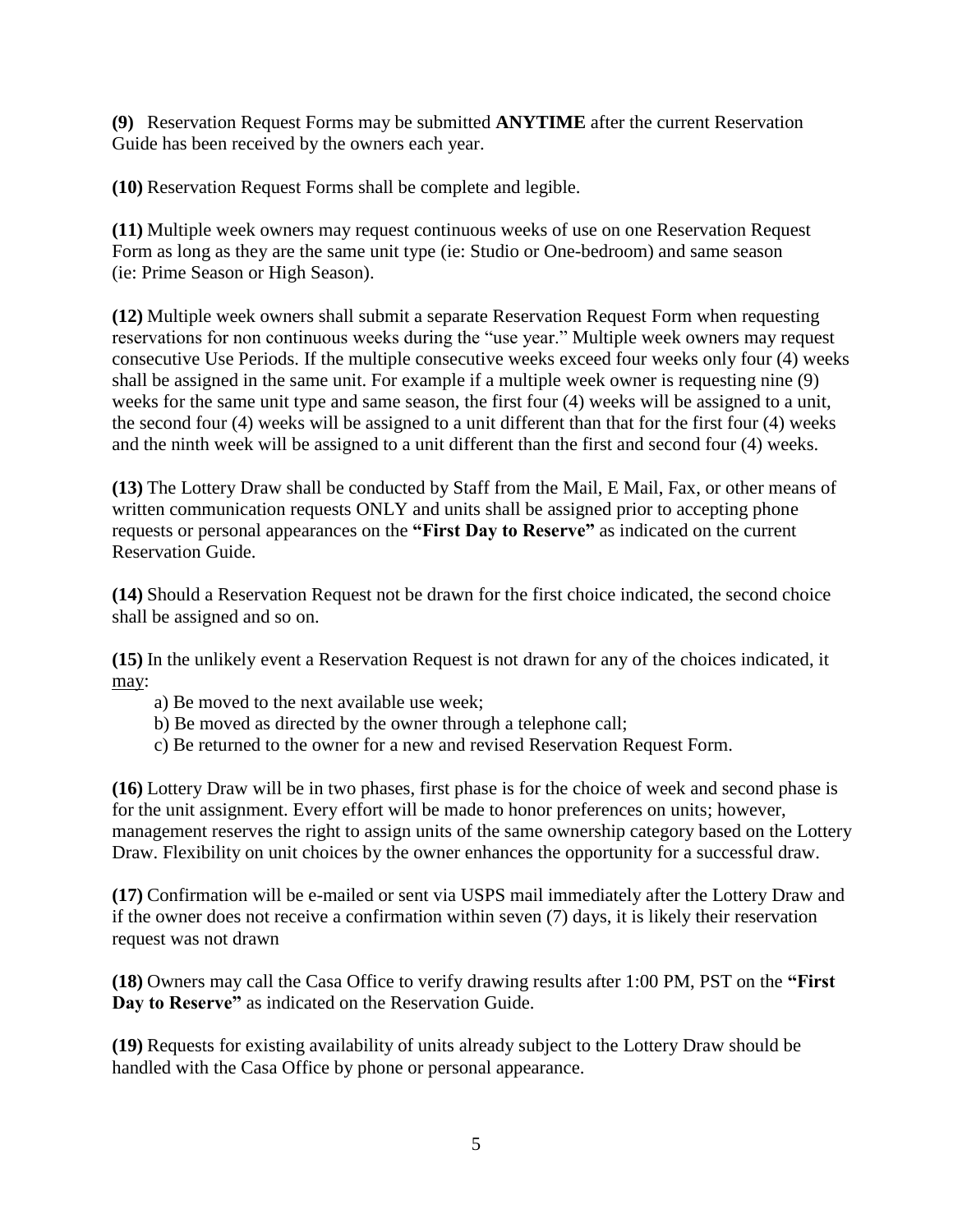**(20)** All questions regarding the Reservation System should be directed to the Casa Office.

# **USE RIGHTS AND RESTRICTIONS**

## **Prime Season**

Subject to all the terms and conditions contained in the Declaration and in these Rules and Regulations, if you are a Resort Share Owner whose Resort Share designates the Prime Season and if you are not delinquent in the payment of your Assessments, you have the right for each Resort Share owned by you which designates the Prime Season, during each Resort Share Year, to use and occupy a Resort Share Unit which is of the same Unit type as your Owner's Unit type for seven (7) consecutive nights ONLY, commencing at Check-In-Time on a Friday during the Prime Season provided you have reserved such use and occupancy in accordance with these Rules and Regulations.

## **High Season**

Subject to all the terms and conditions contained in the Declaration and in these Rules and Regulations, if you are a Resort Share Owner whose Resort Share designates the High Season and if you are not delinquent in the payment of your Assessments, you have the right for each Resort Share which designates the High Season owned by you, during each Resort Share Year, to use and occupy a Resort Share Unit which is of the same Unit Type as your Owner's Unit type for seven (7) nights ONLY during the High Season provided you has reserved such use and occupancy in accordance with these Rules and Regulations. During the High Season ONLY, the owner may elect, subject to availability, to split the weeks under the following guidelines:

- **(a)** Each resort week comprises a seven night stay, which includes a Friday, Saturday, Sunday, Monday, Tuesday, Wednesday and Thursday. Each night of the week may be used only once during the Resort Year.
- **(b)** Minimum reserved time shall be for 3 nights commencing on Friday or Monday nights of the Resort week.
- **(c)** The Board, at its discretion and with prior notice to all the Share Owners, may impose a special clean up fee for split week use.

# **Service Period**

The Association will reserve 14 nights and days, for each Resort Share Unit during which period the Association may maintain, refurbish and repair such Resort Share Unit as necessary. The Association will determine which days and nights will be contained within the Service Period for each Resort Share Unit, which determination may be changed from time to time. No reservations for the Resort Share Unit will be accepted during the Service Period for each Resort Share Unit.

# **BONUS USE**

Bonus time or use is restricted to Resort Share Owners and their Permitted Users and is subject to availability and all terms and conditions contained in the Declarations and in these Rules and Regulations. If you are not delinquent in the payment of your Assessments and your basic entitlement of seven (7) nights for your Resort Share(s) has been reserved, used or lost with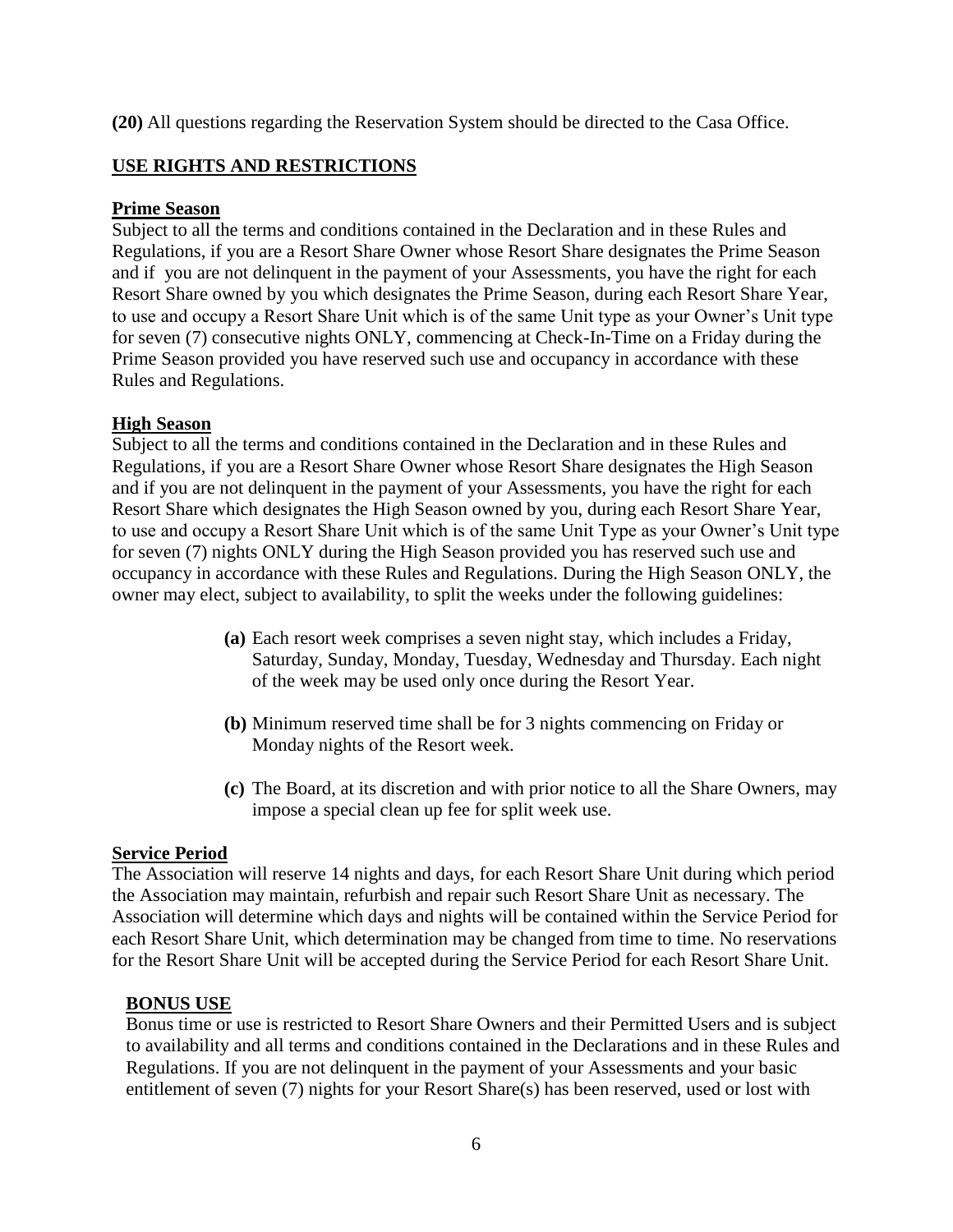penalty, you have the right to use and occupy a Resort Share unit of any Unit Type during any Season, for time periods other than your basic entitlement of seven (7) nights per Resort Share owned by you provided you have reserved such use and occupancy ("Bonus Use") in accordance with the following procedures:

- **(a)** "Resort Share Owners may not make a reservation for bonus use more than ninety (90) days prior to Check-In-Time on the date which is the first date for which such reservation is sought."
- **(b)** Resort Share Owners may take reservations for not less than a three (3) night stay commencing at Check-In-Time on Friday or Monday of each week.
- **(c)** Reservations made for bonus use shall be honored on a first-come, first-served basis and may be made in person, by telephone, FAX, mail or other recognized methods of communication.
- **(d)** Reservations for bonus use will not be accepted during the Service Period for each Resort Share Unit.
- **(e)** If you reserve a Resort Share Unit for Bonus Use you will be charged a reasonable rental thereof, which rental will be fixed from time to time by the board. All rental revenues generated by Bonus Use of Resort Share Units will be deposited in the General Account of the Association.

# **UNIT TYPE CHANGE**

Based on availability an owner of a reserved studio or a one bedroom unit may change the reservation to another unit type. The charge for changing unit type will be set by the Board of Directors.

The following rules apply:

- Unit change placed no more than 30 days prior to arrival
- Partial weeks may be subject to additional cleaning fee
- An additional cleaning fee may be charged if owner has already been checked into reserved unit prior to changing unit.
- Unit Change payments are non-refundable
- Occupancy for any Sand Dollar Unit is four (4) persons and for any Torrey Pine Unit is four (4) persons

# **CHECK-IN AND CHECK-OUT TIMES; SERVICE PERIOD**

**Effective January 1, 2019, Check-In-Time** shall commence at 4:00 PM and Check-Out-Time shall be 10:00 AM Pacific Time. The Six (6) hour period from 10:00 AM **(Check-Out-Time)** to 4:00 PM (Check-In-Time) between Use Periods is reserved exclusively as a service period for cleaning, repair and maintenance of the Resort Share Unit and occupancy during the Service Period is prohibited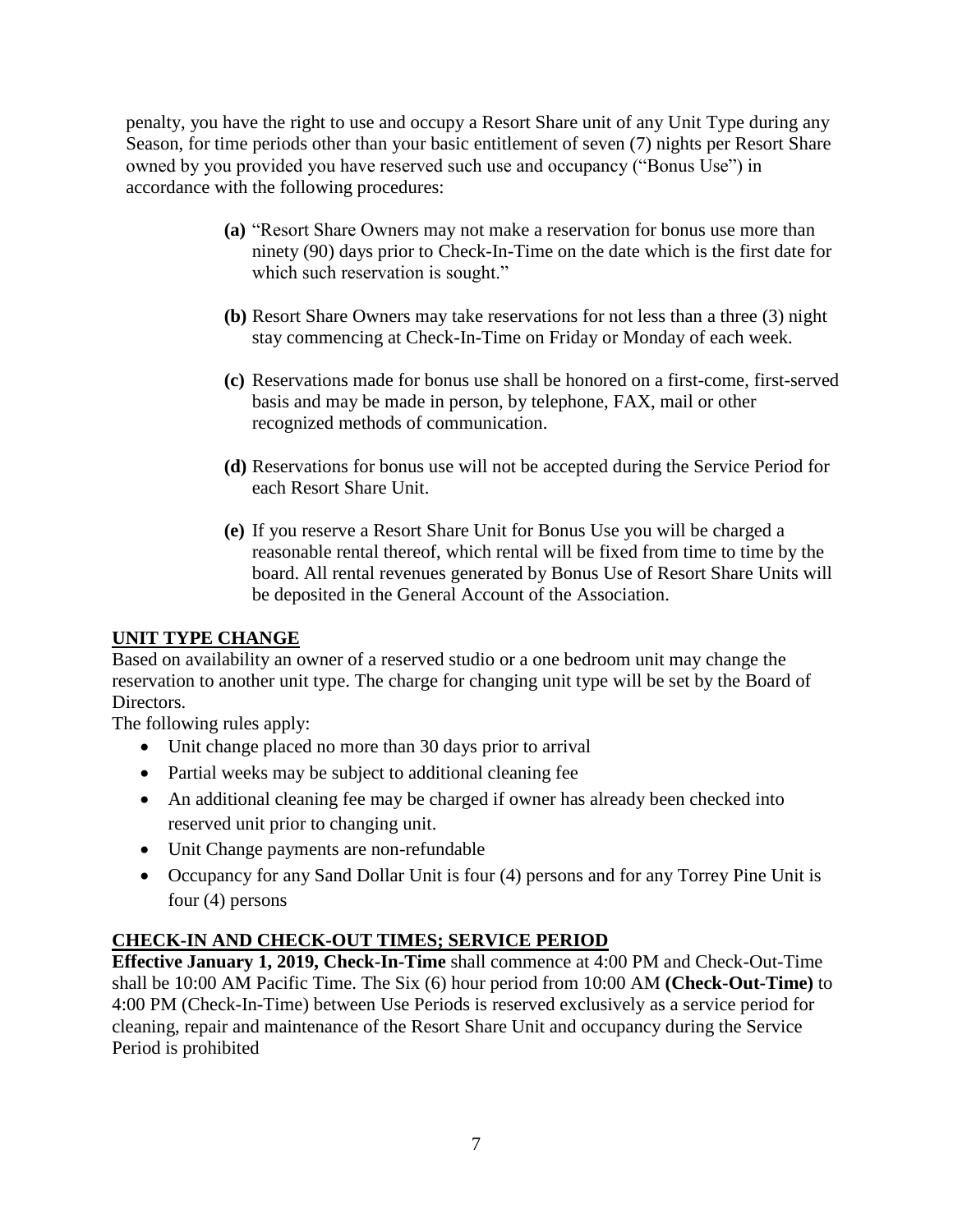# **FAILURE TO VACATE**

If you or your Permitted User fail to vacate the Resort Share Unit at the end of your Use Period, such failure to vacate may result in the severe consequences set forth in the Declaration.

# **CARE OF INTERIOR FURNISHINGS AND EQUIPMENT**

When you or your Permitted User use an assigned Resort Share Unit, you, the Resort Share Owner, are responsible for any damage done to the Resort Share Unit and its furnishings during your Use Period, other than normal wear and tear. Any non-reimbursed charges for damage or loss will be added to your bill at Check-Out-Time or will be billed directly to you. Non-payment of such a charge will be cause for suspension of use privileges until such charge has been paid. You should report any damage or deterioration to your assigned Resort Share Unit or its Common Furnishings to the Manager as soon as possible after checking-in. All Resort Share Owners and their Permitted Users shall be responsible for removing all their personal property from their assigned Resort Share Units at Check-Out-Time.

# **BUILDING MODIFICATIONS**

No structure changes, reorganizations or removal of furniture, wall hangings or floor coverings or redecorating of any type within the assigned Resort Share Units or other areas of the Property are permitted to be made by any Resort Share Owner.

# **MAID SERVICE**

Maid service is provided **without additional charge**, to assure that your assigned Resort Share Unit(s) will be clean and neat upon your arrival. Additional maid service may be available to you for an additional charge. A charge will also be made for additional maid service required by reason of your (or your Permitted User's) use and occupancy of a Resort Share Unit. Charges for maid service will be payable upon your departure.

# **UNIT AMENITIES AND EQUIPMENT**

Please notify the office as soon as possible after check-in if you are missing any item in your unit, or if any item present in your unit is noticeably damaged, worn or unusable. Any items which are missing or damaged following your departure, or the departure of your Permitted User, will be charged to you unless you have promptly advised the Manager of such condition. If any damage to or loss of any items of the Common Furnishings occurs, during your use the occupancy of your assigned Resort Share Unit, please report such damage or loss to the Manager as soon as possible.

# **PASS KEY**

The Manager is provided with a pass key to all rooms, In case of emergency, the Manager or his/her employee may enter your assigned Resort Share Unit, and, in such case, will notify you, as soon as reasonably possible, of the reason for such entry.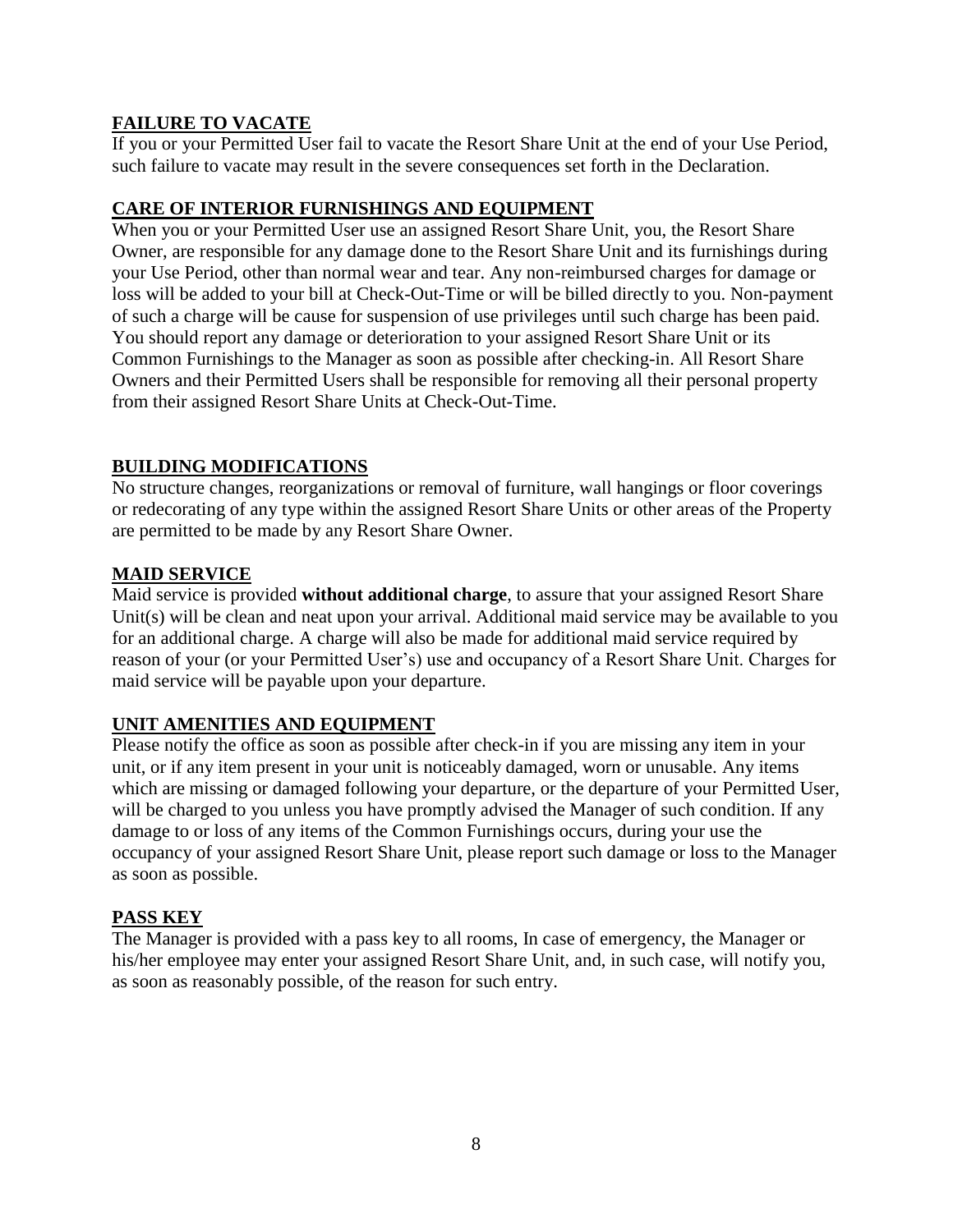# **SAFETY AND HEALTH RULES**

- **1.** The Association reserves the right to establish specific rules governing such potentially loud or disturbing activities such as the use of musical instruments, hi-fi equipment, or late-evening entertaining.
- **2.** Pets may NOT be brought onto the premises at anytime.
- **3.** The Spa at the Project is to be used only in accordance with the rules and regulations posted at the Spa and each person using the Spa do so at his or her own risk. No one under the age of six (6) may use the Spa. Those over the age of six (6) years and up to fourteen (14) years may use the Spa ONLY with adult supervision.

# **STORAGE**

Neither the Manager nor the Association is responsible to you for any loss of or damage to your personal belongings. The Manager shall not be responsible for any belongings left by you or your Permitted User at the expiration of your Use Period. Except in areas which may be designated for such purpose by the Manager (storage lockers, for example), neither you nor your Permitted User may keep personal property on the premises other than within the assigned Resort Share Unit.

# **CONTROL OF CHILDREN**

Resort Share Owners are responsible for the conduct of their children within the Project and shall ensure that the conduct of their children within the Project does not offend other occupants within Casa de la Playa or damages in Common Areas with the Project. Children will not be allowed to play in the Common Areas unless otherwise designated by the Association.

# **MAXIMUM OCCUPANCY**

The maximum allowable occupancy for any Sand Dollar Unit is four (4) persons and for any Torrey Pine Unit is four (4) persons.

# **GUESTS**

You may lend your Use Period to others without charge and may invite guests to share occupancy of your assigned Resort Share Unit during you Use Period(s), provided that maximum allowable occupancy limits are not exceeded. The Manager will not give access to any Resort Share Unit without written permission from the Resort Share Owner in whose name there is a confirmed reservation. If you intend for a guest to use your reserved Use Period, you must inform the Association in writing prior to the first day of the Use Period reserved. Please indicate the name(s) and address(es) of the guest(s). Upon check-in, guests will be required to show proof of identification and sign a registration card.